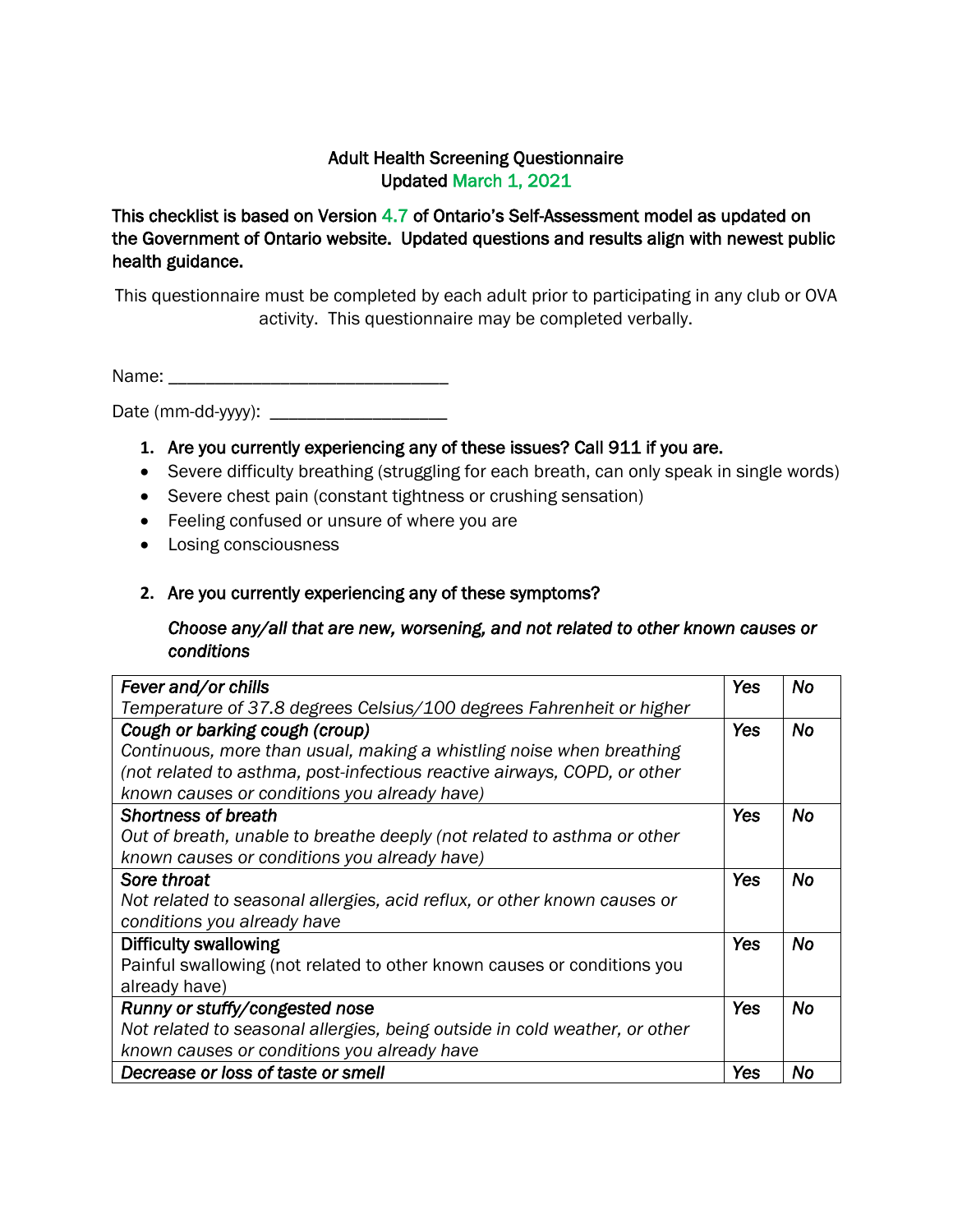| Not related to seasonal allergies, neurological disorders, or other known     |            |           |
|-------------------------------------------------------------------------------|------------|-----------|
| causes or conditions you already have                                         |            |           |
| Pink eye                                                                      | <b>Yes</b> | <b>No</b> |
| Conjunctivitis (not related to reoccurring styes or other known causes or     |            |           |
| conditions you already have)                                                  |            |           |
| Headache                                                                      | <b>Yes</b> | <b>No</b> |
| Unusual, long-lasting (not related to tension-type headaches, chronic         |            |           |
| migraines, or other known causes or conditions you already have)              |            |           |
| Digestive issues like nausea/vomiting, diarrhea, stomach pain                 | <b>Yes</b> | <b>No</b> |
| Not related to irritable bowel syndrome, menstrual cramps, or other known     |            |           |
| causes or conditions you already have                                         |            |           |
| Muscle aches                                                                  | Yes        | <b>No</b> |
| Unusual, long-lasting (not related to a sudden injury, fibromyalgia, or other |            |           |
| known causes or conditions you already have)                                  |            |           |
| <b>Extreme tiredness</b>                                                      | <b>Yes</b> | <b>No</b> |
| Unusual, fatigue, lack of energy (not related to depression, insomnia,        |            |           |
| thyroid dysfunction, or other known causes or conditions you already have)    |            |           |
| <b>Falling down often</b>                                                     | Yes        | No        |
| For older people                                                              |            |           |

- *3. In the last 14 days, have you been identified as a "close contact" of someone who currently has COVID-19? Yes/No*
- *4. In the last 14 days, have you received a COVID Alert exposure notification on your cell phone?* If you already went for a test and got a negative result, select "No." Yes/No
- *5.* In the last 14 days, have you been in close physical contact with someone who either:
	- is currently sick with a new cough, fever, difficulty breathing, or other symptoms associated with COVID-19? or
	- returned from outside of Canada in the last 2 weeks?

Close physical contact means any of the following while not wearing the appropriate personal protective equipment (PPE):

- being less than 2 metres away in the same room, workspace, or area
- living in the same home
- being in the same classroom

Yes/No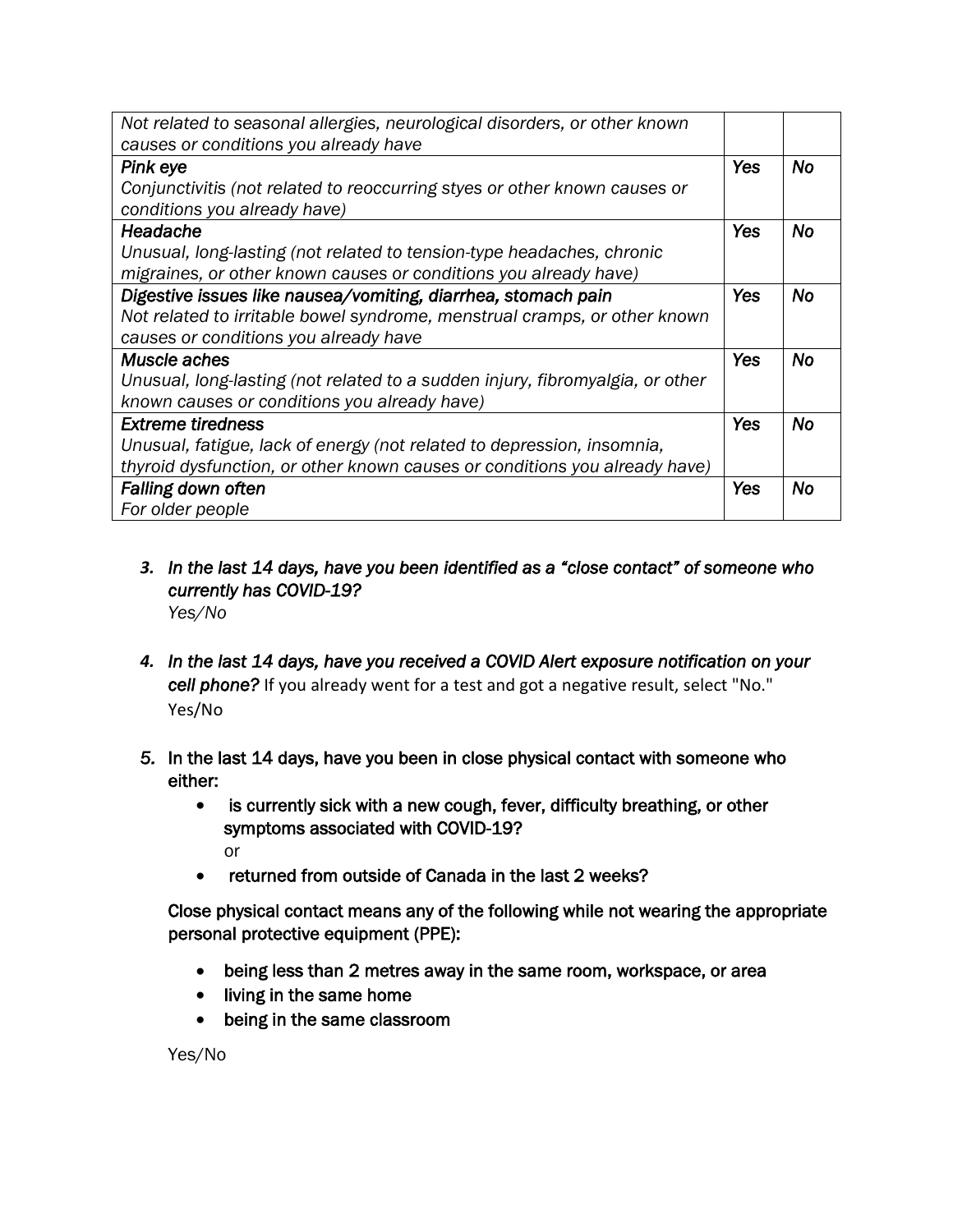6. In the last 14 days, have you travelled outside of Canada? *If you are an essential worker who crosses the Canada-US border regularly for work, select "No." Yes/No*

# *Results of Screening Questions*

#### *If answered "Yes" to any symptom listed under question 2, and the symptoms are not normal for you (related to a medical condition you already have), do not go to OVA or Club activities:*

- Based on your answers, we recommend that you get tested because you have symptoms of COVID-19.
- Follow the advice of public health if you have already been tested or cleared for when you can return to OVA or Club activities.
- Contact your Club or the OVA to let them know about this result.

## *If answered "YES" to question 3 and question 4, do not go to OVA or Club activities.*

- Based on your answers, we recommend that you get tested because or are a "close" contact" of someone who currently has COVID-19 or have received a COVID Alert exposure notification on your cell phone.
- Follow the advice of public health if you have already been tested or cleared on when you can return to OVA and Club activities.
- Please contact your Local Public Health Unit on what other members of your household are permitted to do.
- Contact your Club or the OVA to let them know about this result.

## *If you answered "YES" question 5, do not go to OVA or Club activities.*

- Pay extra attention to your health and note if anything changes because you were in close physical contact with someone who has symptoms or recently travelled.
- Check with your local public health unit to find out if there are any other actions you need to take and to be cleared to return to OVA or Club activities.
- To protect your community and the health care system, you must stay home except for essential reasons, wear a face covering or mask when required, keep a physical distance from others, and wash your hands as much as possible.
- Contact your Club or the OVA to let them know about this result.

## *If you answered "YES" to question 6, do not go to OVA or Club activities for 14 days.*